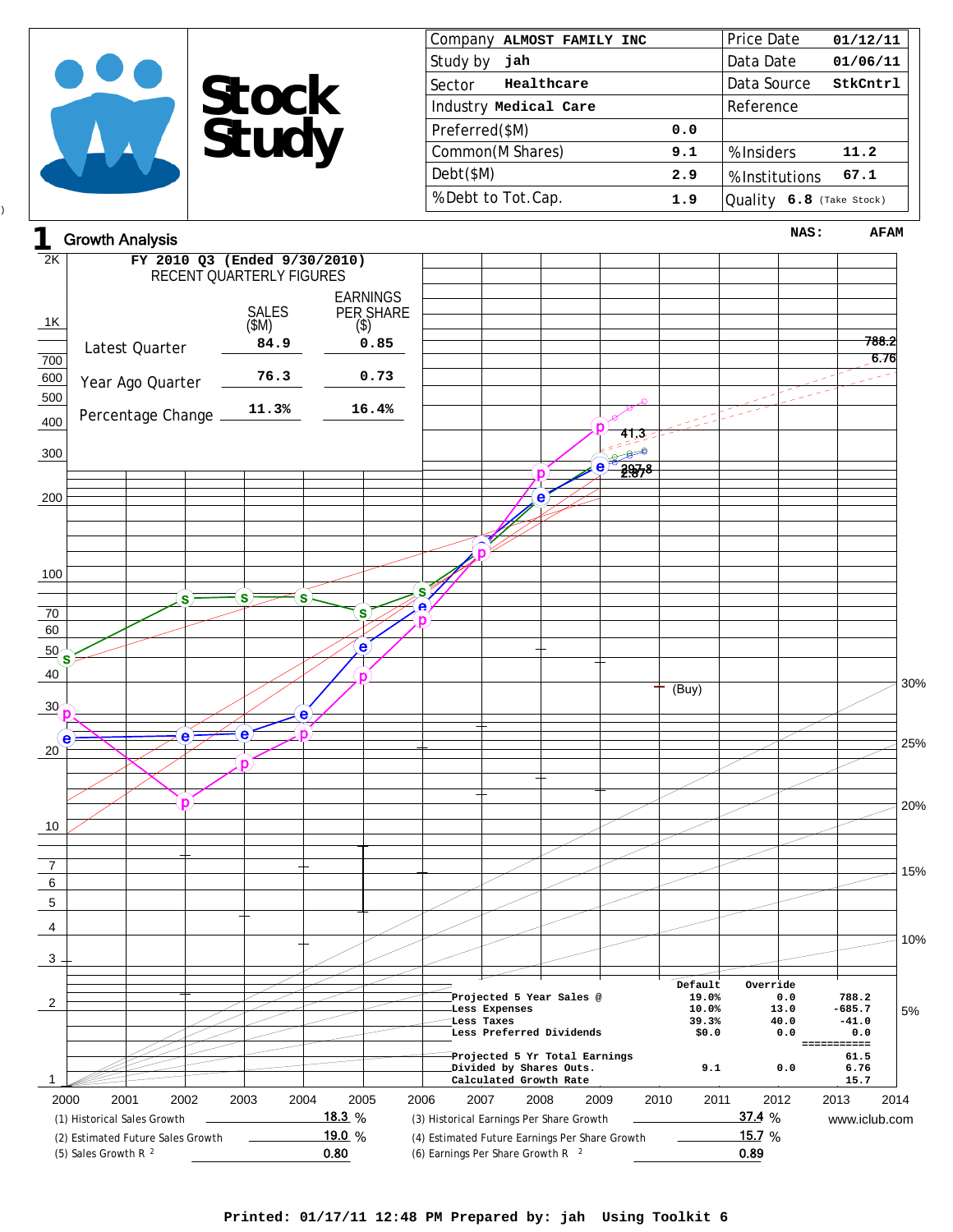## **2 QUALITY ANALYSIS**

Company **ALMOST FAMILY INC (AFAM) 01/12/11**

|                                | 2000 | 2001 | 2002 | 2003                     | 2004 | 2005                                                | 2006 | 2007 | 2008 | 2009 |           | <b>TREND</b> |
|--------------------------------|------|------|------|--------------------------|------|-----------------------------------------------------|------|------|------|------|-----------|--------------|
|                                |      |      |      |                          |      |                                                     |      |      |      |      | YEAR AVG. | UP / DOWN    |
| % Pre-tax Profit on Sales<br>A | 6.1  |      | 1.6  | 2.2                      | 2.9  | 5.6                                                 | 7.7  | 9.9  | 12.7 | 13.9 | 10.0      | UP           |
| % ROE (Beginning Yr)<br>. B    |      |      |      |                          |      | $11.2$   $11.2$   $18.8$   $18.5$   $24.4$   $33.8$ |      |      |      | 24.6 | 24.0      | UP           |
| C.<br>% Debt to Equity         | 72.8 |      |      | $0.0$  142.8 100.2  37.4 |      | 5.5                                                 | 47.1 | 47.0 | 31.7 | 2.1  | 26.7      | <b>DOWN</b>  |

## **3 PRICE, PRICE/EARNINGS RATIO and DIVIDEND ANALYSIS**

|                |                          |                   | <b>CURRENT PRICE</b> | 38.580               | 52-WEEK HIGH | 40.020  | 52-WEEK LOW       |          | 38.190       |
|----------------|--------------------------|-------------------|----------------------|----------------------|--------------|---------|-------------------|----------|--------------|
|                | Fiscal Year              | <b>High Price</b> | Low Price            | <b>EPS</b>           | High P/E     | Low P/E | Dividend          | % Payout | % High Yield |
|                | 2005                     | 8.9               | 4.9                  | 0.56                 | 16.0         | 8.8     | 0.000             | 0.0      | 0.0          |
| 2              | 2006                     | 22.0              | 7.0                  | 0.80                 | 27.5         | 8.7     | 0.000             | 0.0      | 0.0          |
| 3              | 2007                     | 26.6              | 14.3                 | 1.40                 | 19.0         | 10.2    | 0.000             | 0.0      | 0.0          |
| 4              | 2008                     | 53.9              | 16.6                 | 2.17                 | 24.8         | 7.6     | 0.000             | 0.0      | 0.0          |
| 5              | 2009                     | 47.9              | 14.9                 | 2.87                 | 16.7         | 5.2     | 0.000             | 0.0      | 0.0          |
| 6 <sup>1</sup> | AVERAGE                  |                   | 11.5                 |                      | 20.8         | 8.1     |                   | 0.0      |              |
|                | <b>AVERAGE P/E RATIO</b> |                   | 14.4                 | PROJECTED P/E RATIO  |              | 10.2    | <b>TTM EPS</b>    |          | 3.26         |
|                | <b>CURRENT P/E RATIO</b> |                   | 11.8                 | PEG RATIO            |              | 0.7     | <b>FTM EPS</b>    |          | 3.77         |
|                | RELATIVE VALUE           |                   | 81.9                 | PROJ. RELATIVE VALUE |              | 82.2    | AVG TTM + FTM EPS |          | 3.52         |

## **4 EVALUATING REWARD and RISK over the next 5 years**

| $20 - 8$<br>Selected High P/E                                                                                                                     | 20.0<br>X Estimated High Earnings/Share                                                                      | 6.76                                                                   |       | = Forecast High Price \$ | 135.2                                                        |
|---------------------------------------------------------------------------------------------------------------------------------------------------|--------------------------------------------------------------------------------------------------------------|------------------------------------------------------------------------|-------|--------------------------|--------------------------------------------------------------|
| <b>B FUTURE LOW PRICE ANALYSIS -- NEXT 5 YEARS</b><br>(a) Sel. Low P/E                                                                            | 8.0<br>$8\pm$<br>(as adj.)<br>11.5                                                                           | 2.87<br>X Estimated Low Earnings/Share                                 | 3.26  | $=$ \$                   | 26.1                                                         |
| (b) Average 5-Year Low Price $=$                                                                                                                  |                                                                                                              |                                                                        |       |                          |                                                              |
| (c) Recent Severe Low Price =                                                                                                                     | 14.9                                                                                                         |                                                                        |       |                          |                                                              |
|                                                                                                                                                   | (d) Price Dividend Will Support = Present Divd. ÷ High Yield =                                               | 0.000<br>$\div$                                                        | 0.000 | 0.0                      |                                                              |
| Selected Estimated Low Price                                                                                                                      |                                                                                                              |                                                                        |       | $=$ \$                   | 26.1                                                         |
| <b>C PRICE RANGES</b><br>135.2<br>Forecast High Price                                                                                             | - Estimated Low Price                                                                                        | 26.1<br>$=$ Range                                                      | 109.1 | $25%$ of Range =         | 27.3                                                         |
|                                                                                                                                                   | BUY (Lower 25% of Range) =                                                                                   | 26.1                                                                   | to    | 53.4                     |                                                              |
|                                                                                                                                                   | MAYBE (Middle 50% of Range) =                                                                                | 53.4                                                                   | to    | 107.9                    |                                                              |
|                                                                                                                                                   | SELL (Upper 25% of Range) =                                                                                  | 107.9                                                                  | to    | 135.2                    |                                                              |
|                                                                                                                                                   | 38.580                                                                                                       |                                                                        |       | Buy                      |                                                              |
| <b>Current Price</b>                                                                                                                              | D REWARD/RISK ANALYSIS (Potential Gain vs. Risk of Loss)<br>(Forecast High Price 135.2. Current Price 38.580 | is in the<br>) ÷ ( Current Price $38.580$ - Estimated Low Price $26.1$ |       | $\lambda =$              | 7.7<br>To 1                                                  |
|                                                                                                                                                   |                                                                                                              |                                                                        |       |                          |                                                              |
| Present Full Year's Dividend \$                                                                                                                   | 0.000                                                                                                        | $38.580$ $=$<br>+ Current Price of Stock \$                            |       |                          |                                                              |
| Avg. % Payout                                                                                                                                     | 0.0<br>÷ Forecast High P/E                                                                                   | 20.0<br>= Avg. Yield                                                   | 0.0   |                          |                                                              |
| Avg. % Payout                                                                                                                                     | 0.0<br>÷ Forecast Avg P/E                                                                                    | 14.0<br>= Avg. Yield                                                   | 0.0   |                          |                                                              |
| Average Yield                                                                                                                                     | C % COMPOUND ANNUAL TOTAL RETURN - USING FORECAST HIGH P/E<br>0.0<br>% + Annual Appreciation                 | 28.5 % = Compound Annual Total Return                                  |       | 28.5                     | %                                                            |
| <b>TOTAL RETURN ANALYSIS</b><br>A CURRENT YIELD<br><b>B AVERAGE YIELD - USING FORECAST HIGH P/E</b><br>AVERAGE YIELD - USING FORECAST AVERAGE P/E | D % PROJECTED AVERAGE RETURN - USING FORECAST AVERAGE P/E                                                    |                                                                        |       |                          | Range<br>0.0 % Present Yield or % Returned on Purchase Price |